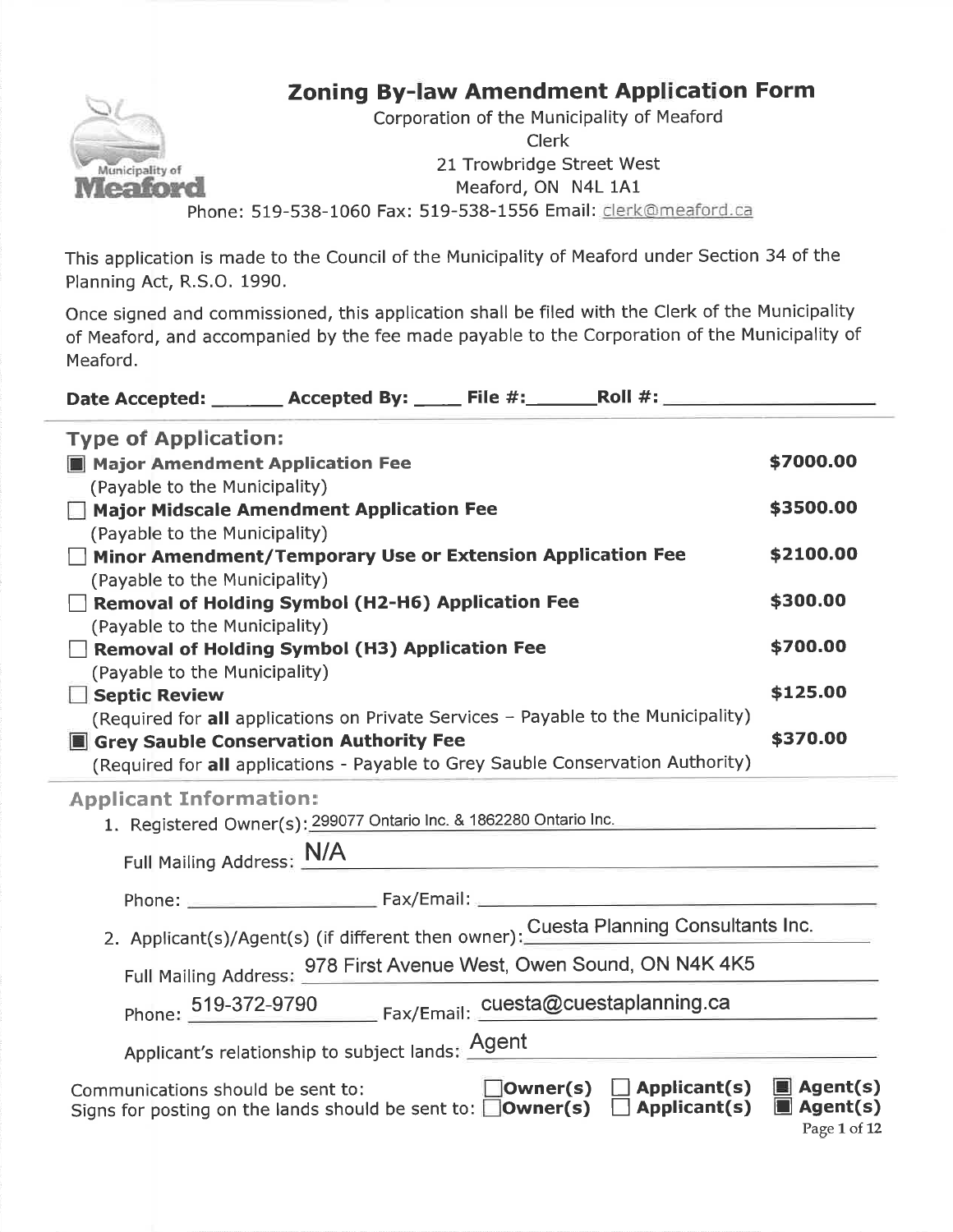## Subject Lands:

 1. Municipal Address:<sup>23</sup>&37 Trowbridge Street East,12 Bayfield Street & Part of Berry Street.

| Former Township/Town: □ St. Vincent |             | $\Box$ Sydenham                                       | Meaford |
|-------------------------------------|-------------|-------------------------------------------------------|---------|
| Concession:                         |             | Lot: 1156, 1169, 1160, 1161 Registered Plan: Plan 309 |         |
| Part(s):                            | of $Lot(s)$ | Reference Plan: Part 5 of 16R-7006                    |         |

Date Lands were acquired by current owner(s):

2. Description:

|                                              | Area (hectares) | <b>Frontage (meters)</b> | Depth (meters) |
|----------------------------------------------|-----------------|--------------------------|----------------|
| <b>Entire Property</b>                       | $0.50$ ha       | 107.21m                  | 49.2m          |
| <b>Lands Affected</b><br>(if only a portion) |                 |                          |                |

- 3. Current Official Plan Designation of the Lands: Downtown Core Commercial & Environmental Protection
- 4. Please explain how the application conforms to the Official Plan:

The proposal aims to redevelop underutilized lots through infill development and will bring

149 new units to the settlement area. A site-specific policy is required

5. Current Zoning By-law Designation of the Lands: Downtown Commercial (C1) and Environmental Protection (EP)

- 6. Please indicate any environmental constraints apply to the subject lands:
	- $\Box$  Wetlands  $\Box$  Specialty Crop Lands  $\Box$  Floodplains  $\Box$  ANSI's **E** Heritage Resources  $\blacksquare$  Streams, Ravines and Lakes  $\square$  Solid Waste Management  $\Box$  Springs or Sinkholes  $\Box$  Niagara Escarpment Plan  $\Box$  Water Resources  $\Box$ Aggregate Resources  $\Box$ Thin Overburden (Karst)  $\Box$  Sewage Treatment Plant **E** Fisheries, Wildlife & Environment  $\Box$  Wooded Areas and Forest Management
- 7. Indicate the Type of Road Access:

#### Access Type

- Provincial Highway Access
- County Road
- Open and Maintained Municipal Road Allowance
	- Non-maintained/Seasonally Maintained Municipal Road Allowance
	- Private Right-of-Way
		- Water Access (Not recognized by the Municipality of Meaford)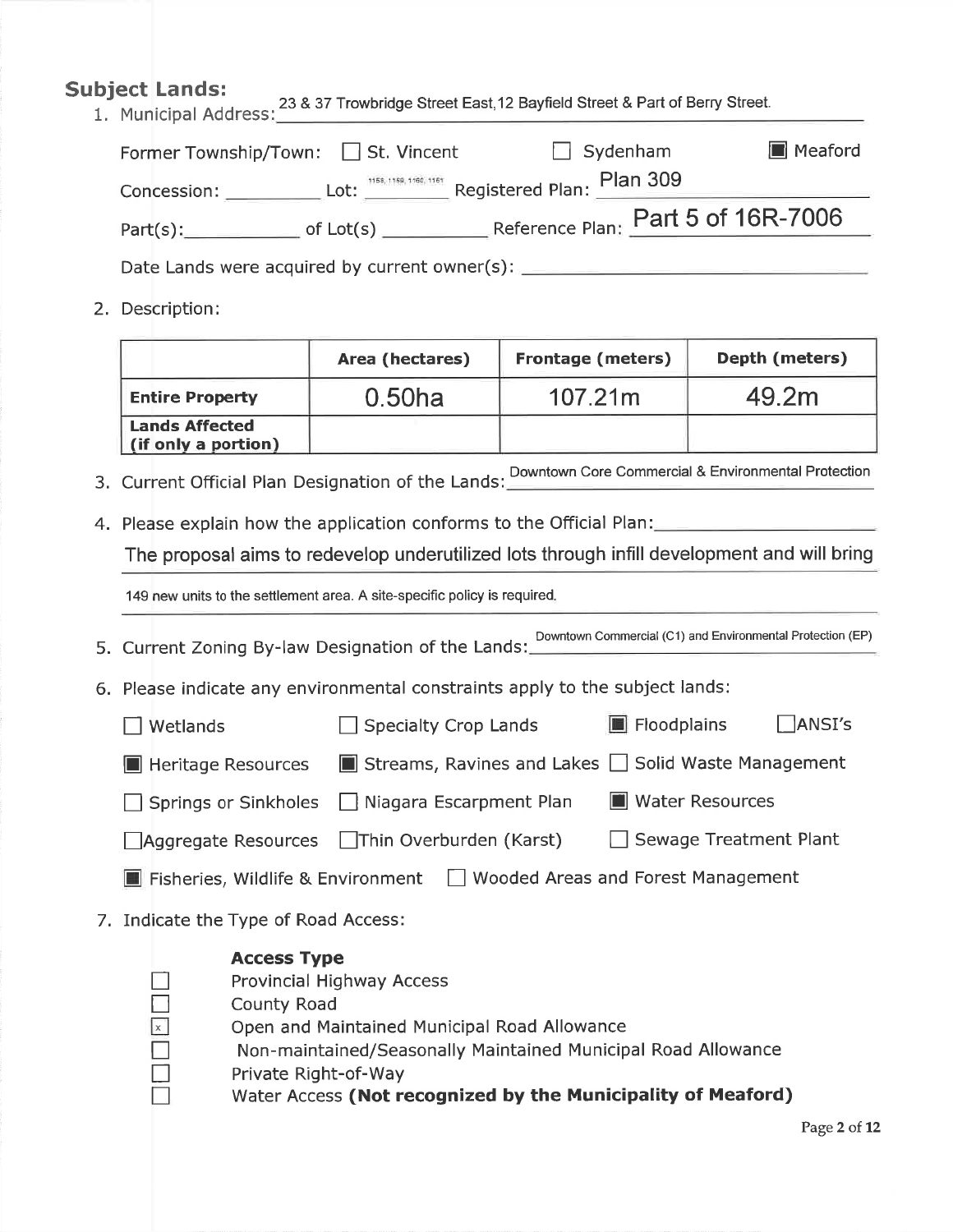- 8. If access to the subject land is by water only, what are the parking and docking facilities at the site and what is the approximate distance of these facilities from the subject land tothe nearest public road? (Not recognized by the Municipality of Meaford).
- 9. Indicate the applicable servicing at the subject property:

| <b>Types of Servicing</b>                                                                                                                                                                                                                                                | <b>Existing</b>                                                                                | <b>Proposed</b> |  |  |
|--------------------------------------------------------------------------------------------------------------------------------------------------------------------------------------------------------------------------------------------------------------------------|------------------------------------------------------------------------------------------------|-----------------|--|--|
| <b>Water Servicing</b><br>(Municipal, Communal, Private Well)                                                                                                                                                                                                            | municipal                                                                                      | municipal       |  |  |
| <b>Sewer Servicing</b><br>(Municipal, Communal, Private System)                                                                                                                                                                                                          | municipal                                                                                      | municipal       |  |  |
| <b>Storm Servicing</b><br>(Storm Sewer, Ditches, Swales)                                                                                                                                                                                                                 | Storm sewer                                                                                    | Storm sewer     |  |  |
| Does this application permit development on privately owned and operated individual or<br>communal septic systems, and if so, would more than 4500 litres of effluent a day be<br>produced as a result of the development being completed?<br>$\blacksquare$ No<br>  Yes | $\big  N/A$                                                                                    |                 |  |  |
| If yes, you <b>MUST</b> provide a Servicing Options Report and a Hydrogeological Report.                                                                                                                                                                                 |                                                                                                |                 |  |  |
| 10. Existing use of the lands and how long the use has continued (Agricultural, Residential,<br>Commercial, Industrial, Vacant, Other): Vacant, commercial, short-term residential rentals<br>11. Present use of abutting properties:                                    |                                                                                                |                 |  |  |
|                                                                                                                                                                                                                                                                          | North Commercial and Residential<br>South Unopen ROW (Berry St) & Hazard lands (Bighead River) |                 |  |  |
|                                                                                                                                                                                                                                                                          | West Institutional<br>East open ROW (Bayfield St) & Bighead River                              |                 |  |  |
| 12. Does the Owner have any interest in the abutting lands? If yes, describe the interest.<br>$\Box$ Yes<br>$\blacksquare$ No                                                                                                                                            |                                                                                                |                 |  |  |
|                                                                                                                                                                                                                                                                          |                                                                                                |                 |  |  |
| 13. Is there an approved Site Plan and/or a Site Plan Control Agreement in effect on any<br>portion of this subject lands?<br>∎l No<br>Yes<br>If yes, has an amendment to the Site Plan and/or agreement been applied for?<br>$\exists$ Yes<br>No                        |                                                                                                |                 |  |  |
| 14. Are there any easements, right-of-ways, restrictions, covenants, or other agreements<br>applicable to the subject lands? (If yes, describe what they are, indicate on a drawing if<br>applicable and include a Site Plan and/or Agreement if applicable):            |                                                                                                |                 |  |  |

Easement across Part 5 of Plan 16R-7006 (see Site Plan)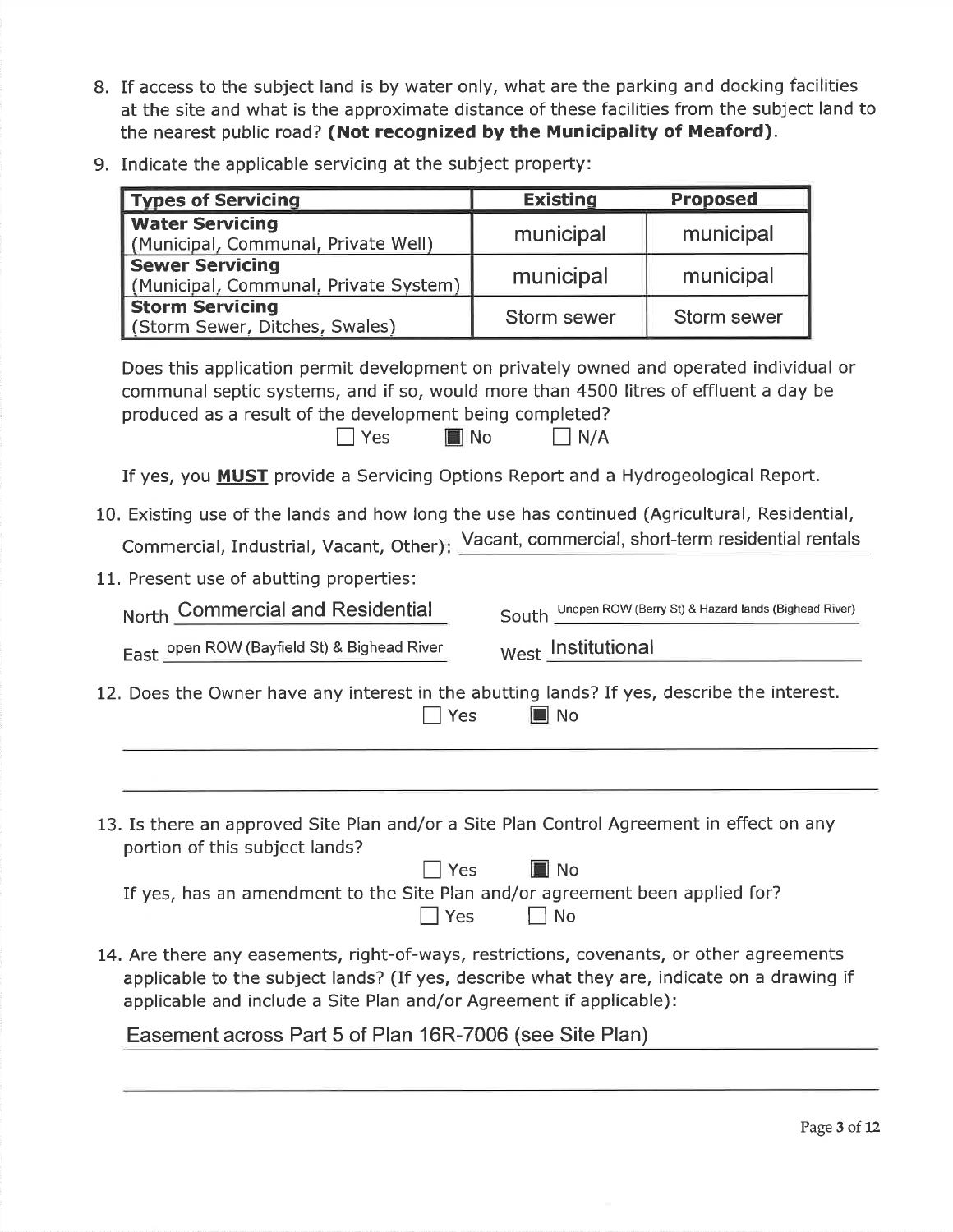| supervision)? |                                                                                                                                                 |                                                                                                                                                                                                                                                                                                                                                                                                                                                                                                                                                                                                                                                                                                                                                                                                                                                                                                                                                                                                                                                                                                                                                                                                                                                                                                                                                                                                        |
|---------------|-------------------------------------------------------------------------------------------------------------------------------------------------|--------------------------------------------------------------------------------------------------------------------------------------------------------------------------------------------------------------------------------------------------------------------------------------------------------------------------------------------------------------------------------------------------------------------------------------------------------------------------------------------------------------------------------------------------------------------------------------------------------------------------------------------------------------------------------------------------------------------------------------------------------------------------------------------------------------------------------------------------------------------------------------------------------------------------------------------------------------------------------------------------------------------------------------------------------------------------------------------------------------------------------------------------------------------------------------------------------------------------------------------------------------------------------------------------------------------------------------------------------------------------------------------------------|
|               |                                                                                                                                                 |                                                                                                                                                                                                                                                                                                                                                                                                                                                                                                                                                                                                                                                                                                                                                                                                                                                                                                                                                                                                                                                                                                                                                                                                                                                                                                                                                                                                        |
|               | $\Box$ No                                                                                                                                       |                                                                                                                                                                                                                                                                                                                                                                                                                                                                                                                                                                                                                                                                                                                                                                                                                                                                                                                                                                                                                                                                                                                                                                                                                                                                                                                                                                                                        |
|               |                                                                                                                                                 |                                                                                                                                                                                                                                                                                                                                                                                                                                                                                                                                                                                                                                                                                                                                                                                                                                                                                                                                                                                                                                                                                                                                                                                                                                                                                                                                                                                                        |
|               |                                                                                                                                                 |                                                                                                                                                                                                                                                                                                                                                                                                                                                                                                                                                                                                                                                                                                                                                                                                                                                                                                                                                                                                                                                                                                                                                                                                                                                                                                                                                                                                        |
|               |                                                                                                                                                 |                                                                                                                                                                                                                                                                                                                                                                                                                                                                                                                                                                                                                                                                                                                                                                                                                                                                                                                                                                                                                                                                                                                                                                                                                                                                                                                                                                                                        |
|               | $\Box$ No<br>$\Box$ Yes                                                                                                                         |                                                                                                                                                                                                                                                                                                                                                                                                                                                                                                                                                                                                                                                                                                                                                                                                                                                                                                                                                                                                                                                                                                                                                                                                                                                                                                                                                                                                        |
|               |                                                                                                                                                 |                                                                                                                                                                                                                                                                                                                                                                                                                                                                                                                                                                                                                                                                                                                                                                                                                                                                                                                                                                                                                                                                                                                                                                                                                                                                                                                                                                                                        |
|               |                                                                                                                                                 |                                                                                                                                                                                                                                                                                                                                                                                                                                                                                                                                                                                                                                                                                                                                                                                                                                                                                                                                                                                                                                                                                                                                                                                                                                                                                                                                                                                                        |
|               |                                                                                                                                                 |                                                                                                                                                                                                                                                                                                                                                                                                                                                                                                                                                                                                                                                                                                                                                                                                                                                                                                                                                                                                                                                                                                                                                                                                                                                                                                                                                                                                        |
|               |                                                                                                                                                 |                                                                                                                                                                                                                                                                                                                                                                                                                                                                                                                                                                                                                                                                                                                                                                                                                                                                                                                                                                                                                                                                                                                                                                                                                                                                                                                                                                                                        |
|               | within 120 meters of the subject lands?<br>Site Plan Control<br>effect on this application, etc.):<br>16. Related Farm Operations<br>conducted: | 15. Has the owner or applicant made an application for any of the following, either on or<br>$\blacksquare$ Official Plan $\blacksquare$ Plan of Subdivision $\blacksquare$ Zoning By-law Amendment<br>Consent Minor Variance Development Control Permit (NEC)<br>If yes, please describe briefly (i.e. Date of application, file number, nature of application,<br>Official Plan Amendment submitted concurrently with this application & Site Plan Control application submitted previously.<br>a. What type of farming has been conducted on the subject property?<br>Beef $\Box$ Dairy $\Box$ Swine $\Box$ Poultry $\Box$ Sheep $\Box$ Cash Crop<br>Describe in detail the size, age and feed type used for the type of farming that is<br>c. Are you actively farming the land (or do you have the land farmed under your<br>d. Area of total farm holding: Number of tillable acres: _______________________<br>e. Do you own any other farm properties? $\Box$ Yes<br><b>If yes, Lot:</b> _____ Concession: _______ Former Township: _____________ Acres: ______<br>f. Do you rent any other land for farming purposes? $\Box$ Yes $\Box$ No<br><b>If yes, Lot:</b> _____ Concession: ______ Former Township: ________________ Acres: _______<br>g. Is there a barn on the subject property?<br>If yes, which part of the property does the barn fall on?<br>Proposed Severed Proposed Retained |

Page 4 of 12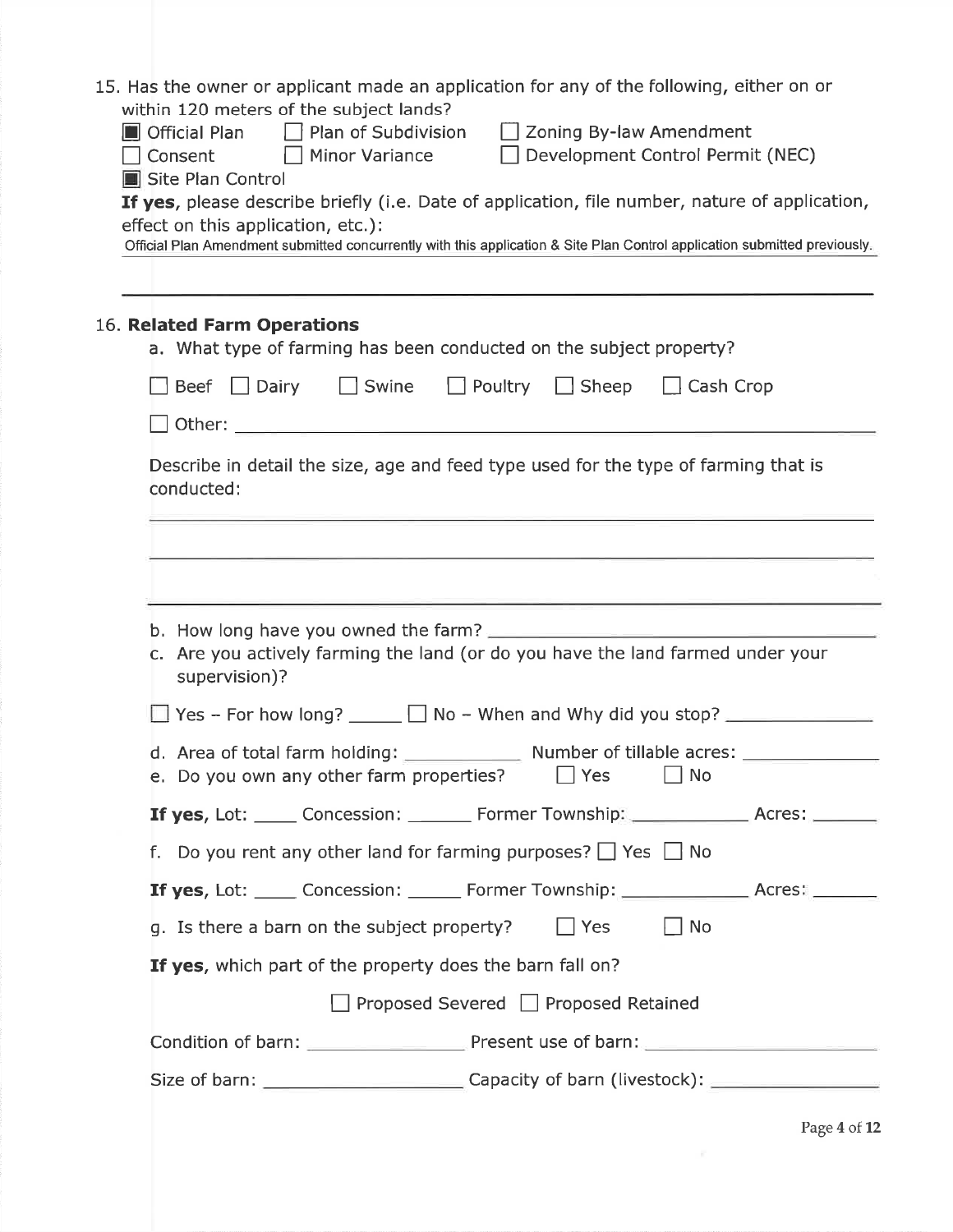|    | h. Indicate and describe the manure storage facilities on the subject lands:                                                                                                                                                                           |
|----|--------------------------------------------------------------------------------------------------------------------------------------------------------------------------------------------------------------------------------------------------------|
|    |                                                                                                                                                                                                                                                        |
|    |                                                                                                                                                                                                                                                        |
|    |                                                                                                                                                                                                                                                        |
|    | $\Box$ No storage required (manure/material is stored for less than 14 days)                                                                                                                                                                           |
| i. | Are there any barns on other properties within 1000 meters (3,280 ft) of the<br>proposed lot? $\Box$ Yes $\Box$ No                                                                                                                                     |
|    | If yes, these barns and distances to the subject property must be shown on<br>the sketch. And the following questions must be answered for each<br>property containing a barn regardless of current use. You may use<br>additional pages if necessary. |
|    | j. What type of farming has been conducted on this other property?                                                                                                                                                                                     |
|    | k. Number of tillable acres on this other property? ____________________________                                                                                                                                                                       |
|    | Size of barn on this other property? ________ Capacity of barn (livestock): ________                                                                                                                                                                   |
|    | I. Type of manure storage on this other property? ______________________________                                                                                                                                                                       |
|    | Additional information may be required for Minimum Distance Separation<br>(MDS) calculations - please discuss with Planning Staff prior to submitting                                                                                                  |

your application.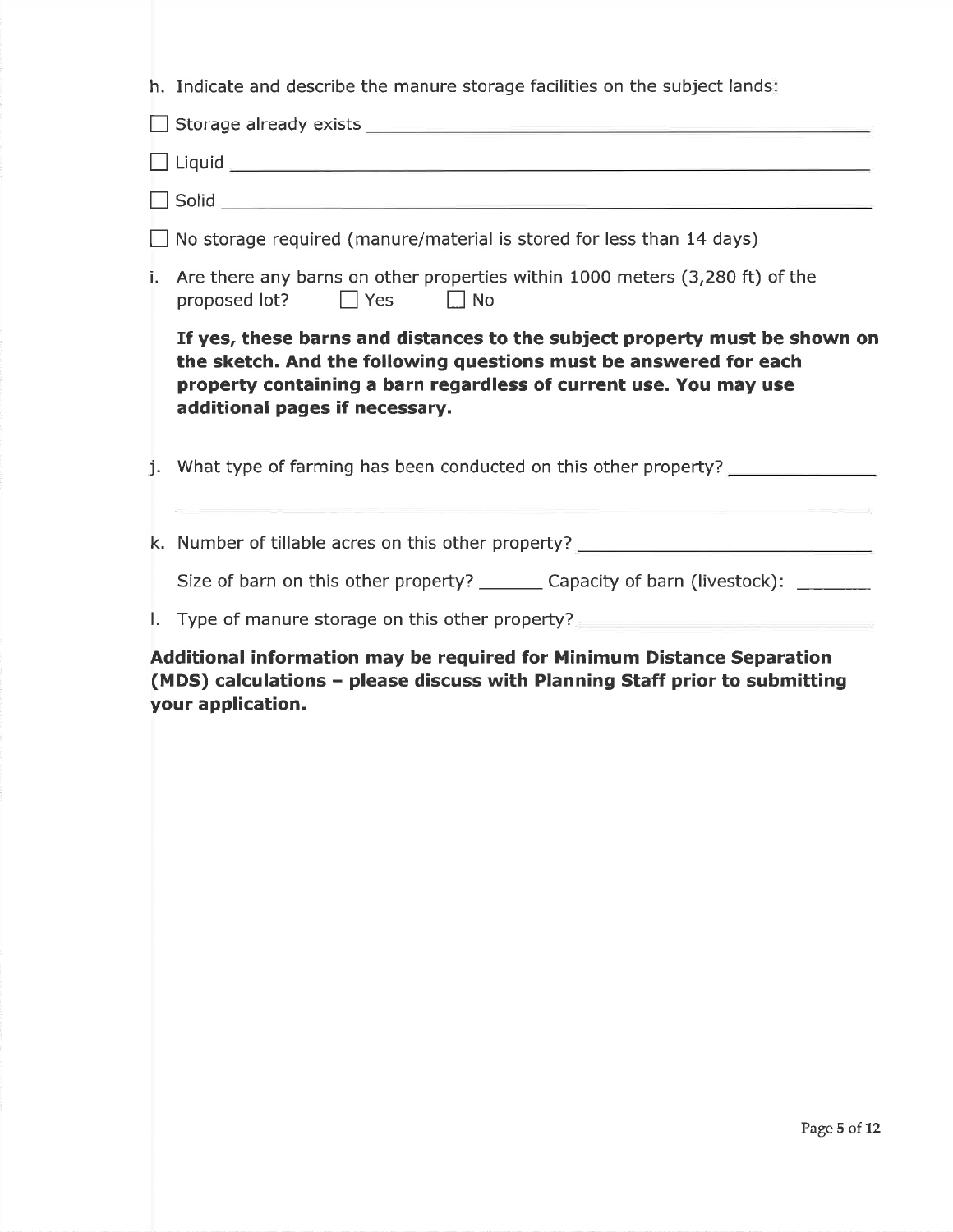### Proposal Details:

17. Describe the nature and extent of the relief applied for and the proposed use of thesubject lands: Re-zone subject parcels to Downtown Commercial (C1) with site specific provisions

related to an increase in height, minimum front yard and a minimum required flood-proofing elevation. A holding provision

will be used to ensure archaeological assessment requirements are met by the proposal.

- 18. Describe the reason for the proposed amendment(s): To facilitate development of the subject property for a 5-storey multi-unit residential building in the downtown core of Meaford.
- 19. Describe the timing for the proposed development, including phasing: <mark>The owner is seeking</mark> to move forward with the development proposal immediately after receiving the required approvals. No phasing proposed.
- 20. Provide the following details for all the building, both existing and proposed (Use separatepage if necessary).

| <b>Building Type:</b><br>Multi-residential    | <b>Existing</b><br><b>Proposed</b> |                  | <b>Existing</b> | <b>Proposed</b> |
|-----------------------------------------------|------------------------------------|------------------|-----------------|-----------------|
| <b>Date of Construction</b>                   | N/A                                | <b>ASAP</b>      |                 |                 |
| <b>Ground Floor Area</b><br>(m <sup>2</sup> ) | $\overline{0}$                     | 3606.5m2         |                 |                 |
| <b>Gross Floor Area</b><br>(m <sup>2</sup> )  | ⋂                                  | 25740m2          |                 |                 |
| <b>Number of Stories</b>                      | $\overline{0}$                     | 5                |                 |                 |
| Width (m)                                     | N                                  | 40.1m            |                 |                 |
| Length (m)                                    | N                                  | 100.7m           |                 |                 |
| Height (m)                                    | ⋂                                  | 15.5m            |                 |                 |
| <b>Use</b>                                    | to be demolished                   | apartment        |                 |                 |
| <b>Setback from front</b><br>lot line (m)     | N/A                                | 3.0 <sub>m</sub> |                 |                 |
| <b>Setback from rear</b><br>lot line (m)      | N/A                                | 3.0 <sub>m</sub> |                 |                 |
| <b>Setback from side</b><br>lot line (m)      | N/A                                | 3.0 <sub>m</sub> |                 |                 |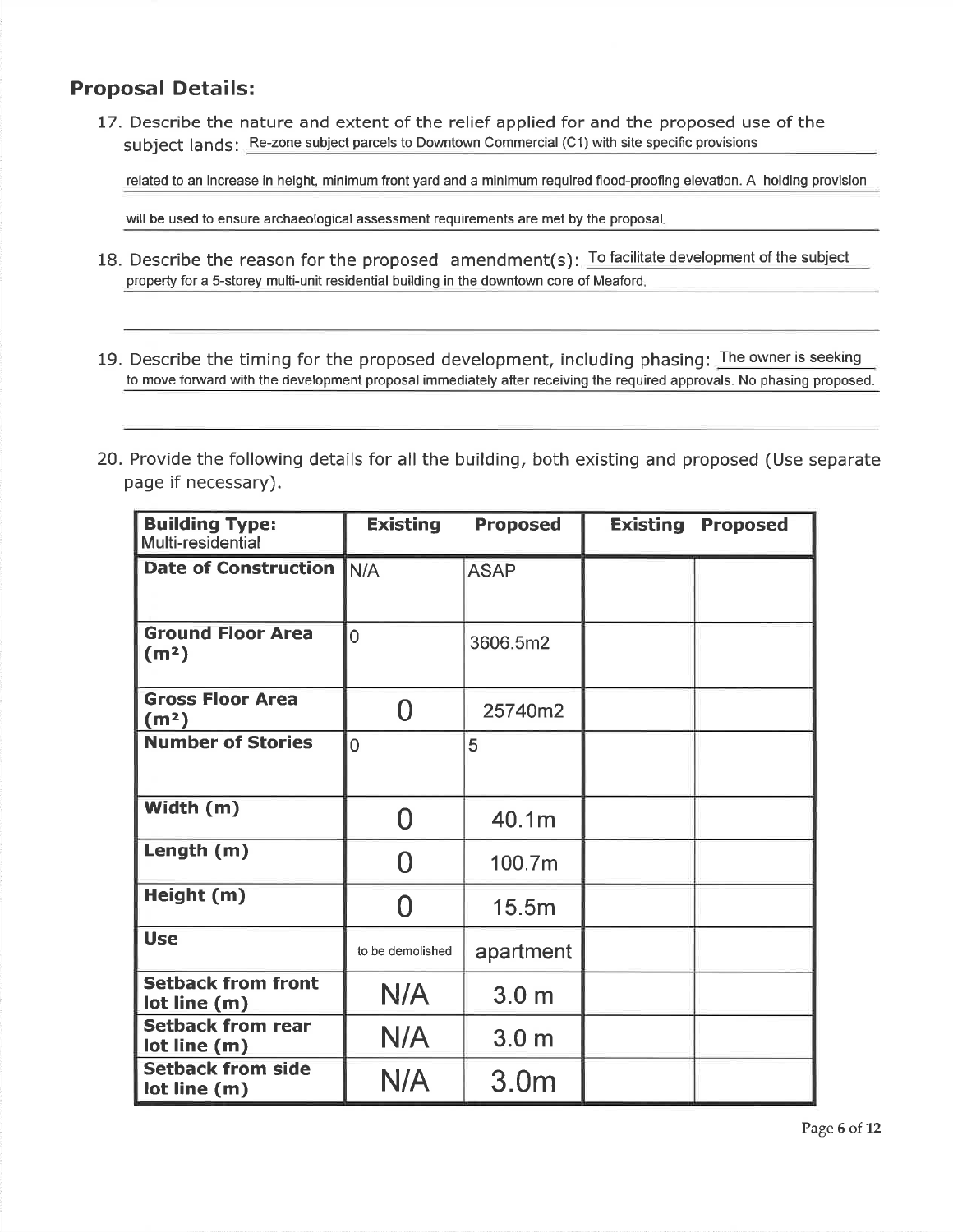| 21. Is the subject lands within an area where the municipality has pre-determined the<br>minimum and maximum density requirements or the minimum and maximum height<br>requirements?<br><b>N</b> Yes<br>No                                                           |
|----------------------------------------------------------------------------------------------------------------------------------------------------------------------------------------------------------------------------------------------------------------------|
| If yes, please include a statement of these requirements: ______________________                                                                                                                                                                                     |
| Average density of 20 units per hectare (MOP A2.2.4) and maximum height of 11 metres (subject to E1.1.1 of Meaford Zoning By-Law).                                                                                                                                   |
| 22. Is this application to implement an alteration to the boundary of an area of settlement or<br>to implement a new area of settlement?<br>$\blacksquare$ No<br>$\sqsupset$ Yes<br>If yes, please include a statement of these requirements: ______________________ |
| 23. Does this application propose to remove land from an area of employment?<br>Yes<br>$\blacksquare$ No<br>If yes, please include details of the official plan amendment that deals with this matter?                                                               |
|                                                                                                                                                                                                                                                                      |
| 24. Is the subject land within an area where zoning with conditions may apply?<br>Yes<br><b>I</b> No<br>If yes, please explain how the application conforms to the official plan policies relating to                                                                |
| 25. Names and addresses of all mortgages, holders or charges or other encumbrances with<br>respect to the subject lands: $\frac{N}{A}$                                                                                                                               |
|                                                                                                                                                                                                                                                                      |
| 26. Please list any supporting documents (e.g. Environmental Impact Study, Hydrological<br>Report, Traffic Study, Market Area Study, Aggregate License Report, Storm water<br>Management Report)                                                                     |
| Initial Planning Report, Addendum Planning Report, Two-Zone Flood Study & Letter, Cultural Heritage Impact                                                                                                                                                           |
| Assessment, Functional Servicing & Stormwater Management Report, Geotechnical Investigation,                                                                                                                                                                         |
| Traffic Opinion Letter, Stage 1 Archaeological Assessment, Site Plan(s).                                                                                                                                                                                             |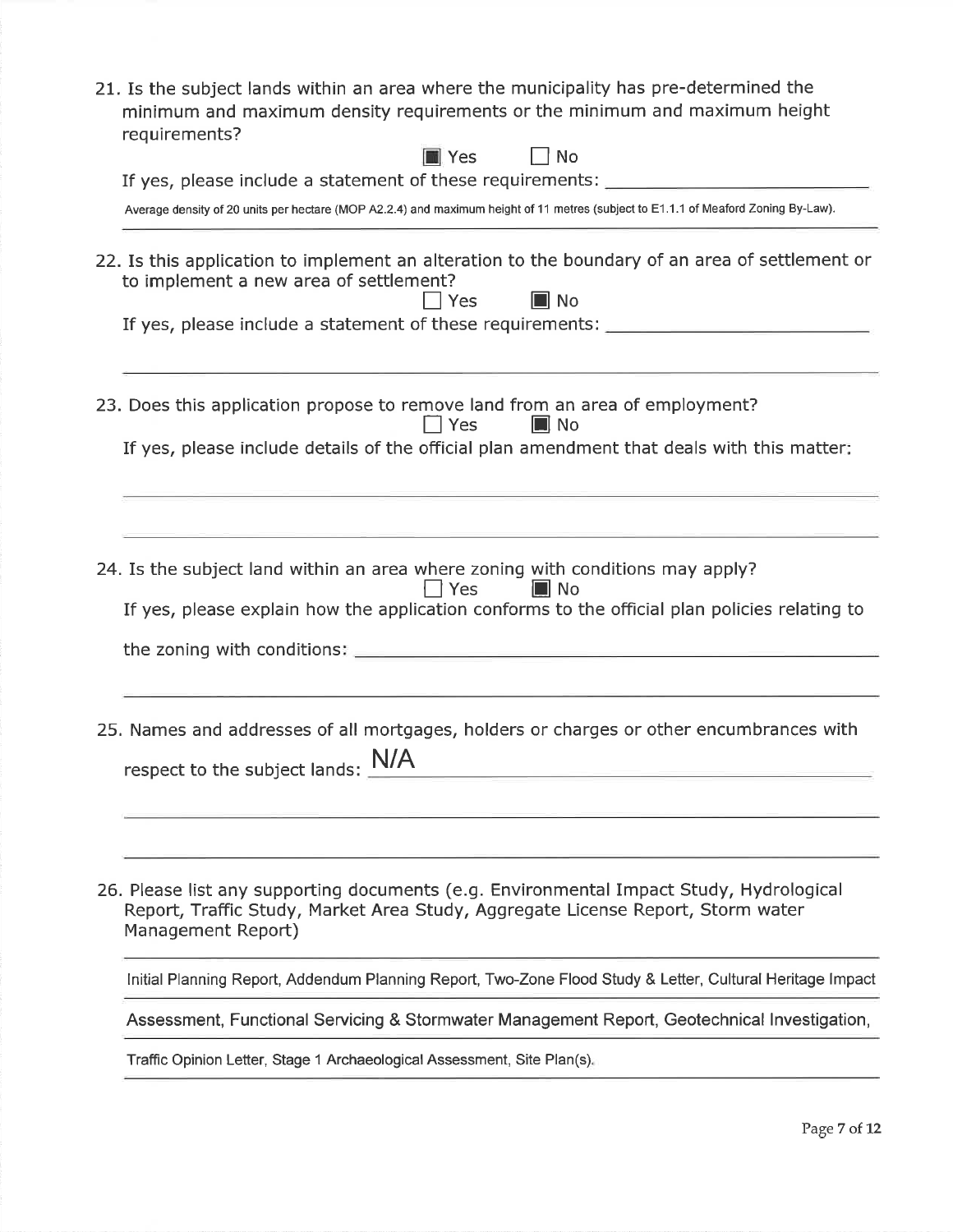- 27.Is this application consistent with the policy statements issued under subsection 3(1) ofthe Planning Act?  $\Box$  Yes  $\Box$  No
- 28. Is the subject land within an area of land designated under any provincial plan or plans?

 $\Box$  Yes  $\Box$  No

If yes, does the application conform to, or does not conflict with the applicable provincial plan or plans? :

#### 29. Site Plan Requirements

A detailed Site Plan (Drawing) drawn to scale, is required to be submitted together with any Zoning Amendment Application. The Site Plan must provide sufficient details of theintended development in order to assist in understanding the proposal, including the boundaries and dimensions of the subject land, the size, type and location of all existingand proposed buildings on the subject land, related facilities and all other property information listed below. The following detailed information should be included with theSite Plan.

- a. Lot Frontage
- b. Number, Dimensions and Surface Treatment of Parking Spaces and Aisles
- c. Number and Dimensions of Loading Spaces
- d. Location of all Ingress and Egress Points and Dimensions
- e. Easements of restrictive covenants
- f. Adjacent land uses, buildings and structures
- g. Public Roads, Allowances and Rights-of-Way, including width and proper name,indicating if it is unopened
- h. The approximate location of all natural and artificial features (ie buildings, railways,roads, watercourses, drainage ditches, banks of rivers or streams, wetlands, wooded areas, wells and septic tanks that,
	- i. are located on the subject land and on land that is adjacent to it, and
	- ii. in the applicants opinion, may affect the application
- i. All Environmental Constraint Areas
- j. All Buildings and Structures with dimensions including front, side and rear yardsetbacks
- k. Existing and proposed drainage or other storm management facilities
- l. Berming/Screening
- m. Internal Driveways and Lanes including dimensions
- n. Landscaped/Grassed Areas including area
- o. North Arrow and Scale
- p. Location of wells and septic tanks
- q. If access is by the water only, indicate the location of the parking and docking facilitiesto be used. (This is not a supported access by the Municipality of Meaford)
- r. The location and nature of any easements affecting the subject lands

Provide any other Site Plan information considered relevant to the proposal.

**Note:** Where redevelopment is proposed, any existing building(s) to be removed should also be shown on the Site Plan.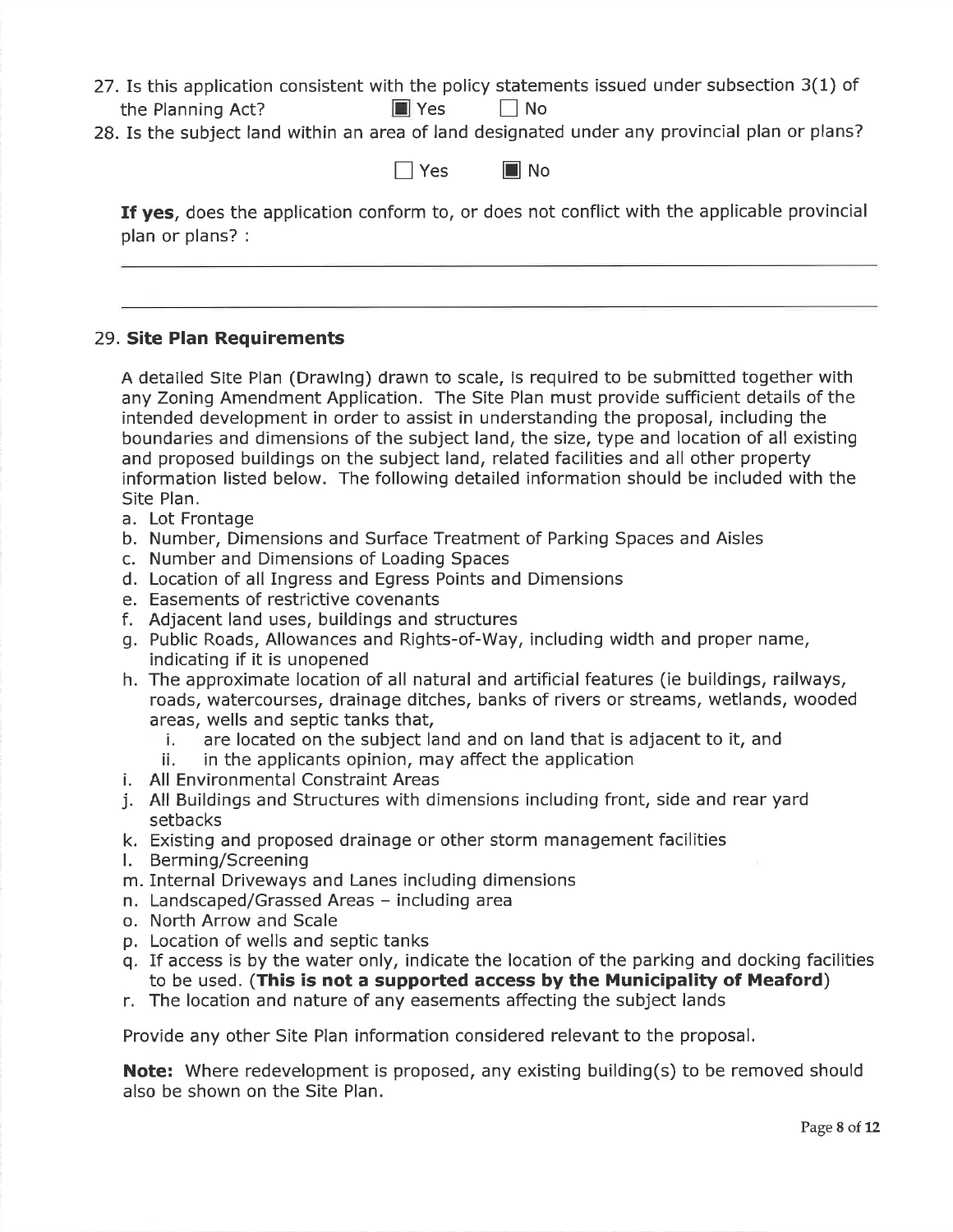# AFFIDAVIT - SOLEMN DECLARATION (Affidavits MUST be signed in thepresence of a Commissioner of Oaths):

| I/We         | reneuieure                               | and |                                                  |
|--------------|------------------------------------------|-----|--------------------------------------------------|
| $\leftarrow$ | Name of Owner(s) Agent                   |     | Name of Owner(s)                                 |
|              | Of the City/Town/Municipality of Meaford |     | In the <b>County/Region</b> of $\sqrt{2\rho eV}$ |

Solemnly declare that all statements contained in this application and all the information provided is true, and I/we make this solemn declaration conscientiously believing it to be true and knowing that it is of the same force and effect as if made under oath and by virtue of theCANADA EVIDENCE ACT.

I have been advised that incomplete and/or inaccurate information will delay the procession ofmy application and may results in additional costs to me.

#### DECLARED before me at the

City/Town/Municipality of  $Meaford$  in the County/Region of  $Greyl$ </u></u>  $\overline{\text{day of }$   $\frac{1}{2}$   $\frac{1}{2}$  , 20  $\overline{22}$ . This  $25/4$  $120 - 22$ . au Signature of Owner(s) or Agent(s) and the set of the Date of Date of Date of the Date

Signature of Owner(s) or Agent(s)

Signature of Commissioner r Date

s) and the contract of the contract of the contract of the contract of the contract of the contract of the contract of the contract of the contract of the contract of the contract of the contract of the contract of the con

 $252022$ 

Jessica MaclnnesParalegal, P05093 for John A. Tamming for John A. Tamming<br>Prefessional Corporation, Printer roce Colligion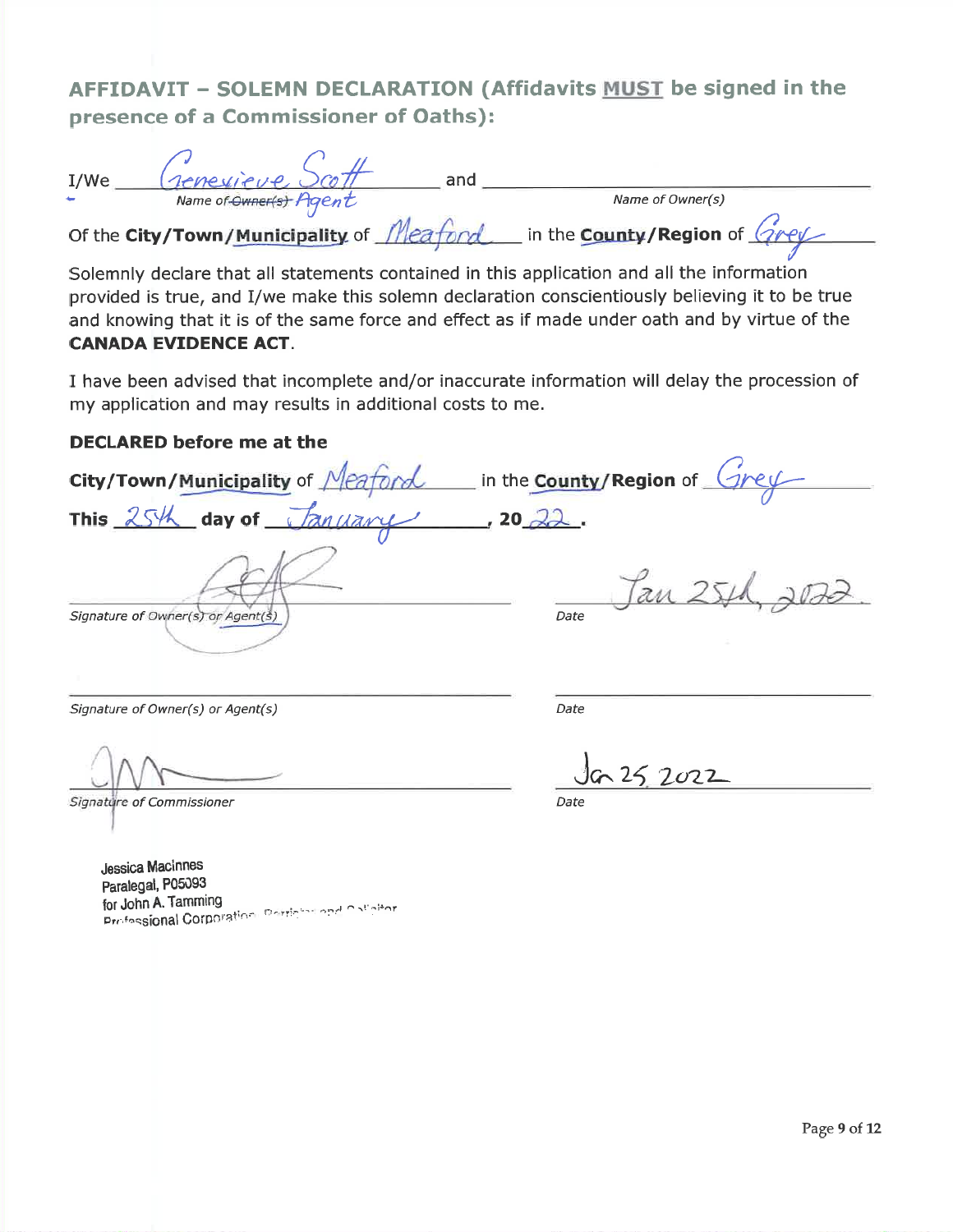## Applicant's Consent (Freedom of Information), Authorization For Access& Signage Agreement;

 In accordance with the provision of the Planning Act, it is the policy of the Municipality to providepublic access to all development applications and supporting documentation. In submitting thisdevelopment application and supporting documentation,

| I/We | Genevieve                                | and |                              |
|------|------------------------------------------|-----|------------------------------|
| ₩    | Name of Owner(s) Agent                   |     | Name of Owner(s)             |
|      | Of the City/Town/Municipality of Meaford |     | in the County/Region of Grey |

 Hereby acknowledge the above-noted and provide my (our) consent, in accordance with theprovisions of the Municipal Freedom of Information and Protection of Privacy Act, that the information on this application and any suppofting documentation provided by myself, my agents, consultants and solicitors, as well as commenting letters of reports issued by themunicipality and other review agencies will be part of the public record and will also be available to the general public. AND;

Hereby confirm that the required notice signs will be posted on the lands as instructed and fufther indemnify the Municipality from any damages resulting from the improper postings ofthis sign. AND;

Hereby permit Municipal Staff and its representatives to enter upon the premises for the purposeof peforming inspections of the subject property.

Signature of Owner(s) Hogent ) Date

anuary 25th, 2022

Signature of Owner(s)

 $Date$ 

Signature of Witness

) Date

Jancry 25th <sup>26</sup>zL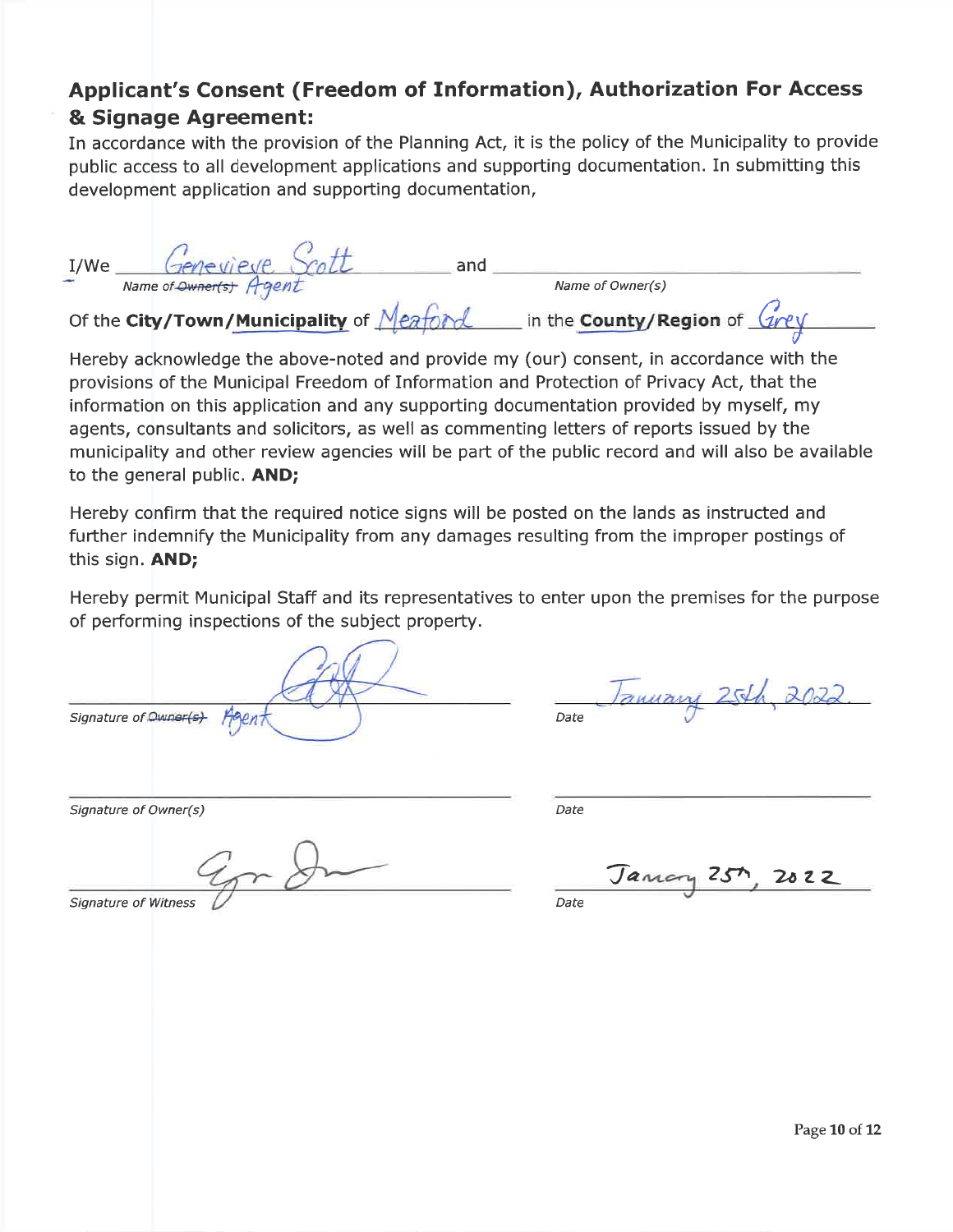# OWNER(S) AUTHORIZATION OF AGENT  $-$  see attached letters

## (Only required if the applicant or agent is not the registered owner)

|                                                                | and<br>the control of the control of the control of the control of the control of    |
|----------------------------------------------------------------|--------------------------------------------------------------------------------------|
| Name of Owner(s)                                               | Name of Owner(s)                                                                     |
|                                                                | Of the City/Town/Municipality of _________________ in the County/Region of _________ |
|                                                                |                                                                                      |
|                                                                |                                                                                      |
|                                                                |                                                                                      |
|                                                                | Name(s) of Authorized Agent(s)                                                       |
| To act as my (our) agent for the purposes of this application. |                                                                                      |
| Signature of Owner(s)                                          | Date                                                                                 |
| Signature of Owner(s)                                          | Date                                                                                 |
| Signature of Witness                                           | Date                                                                                 |